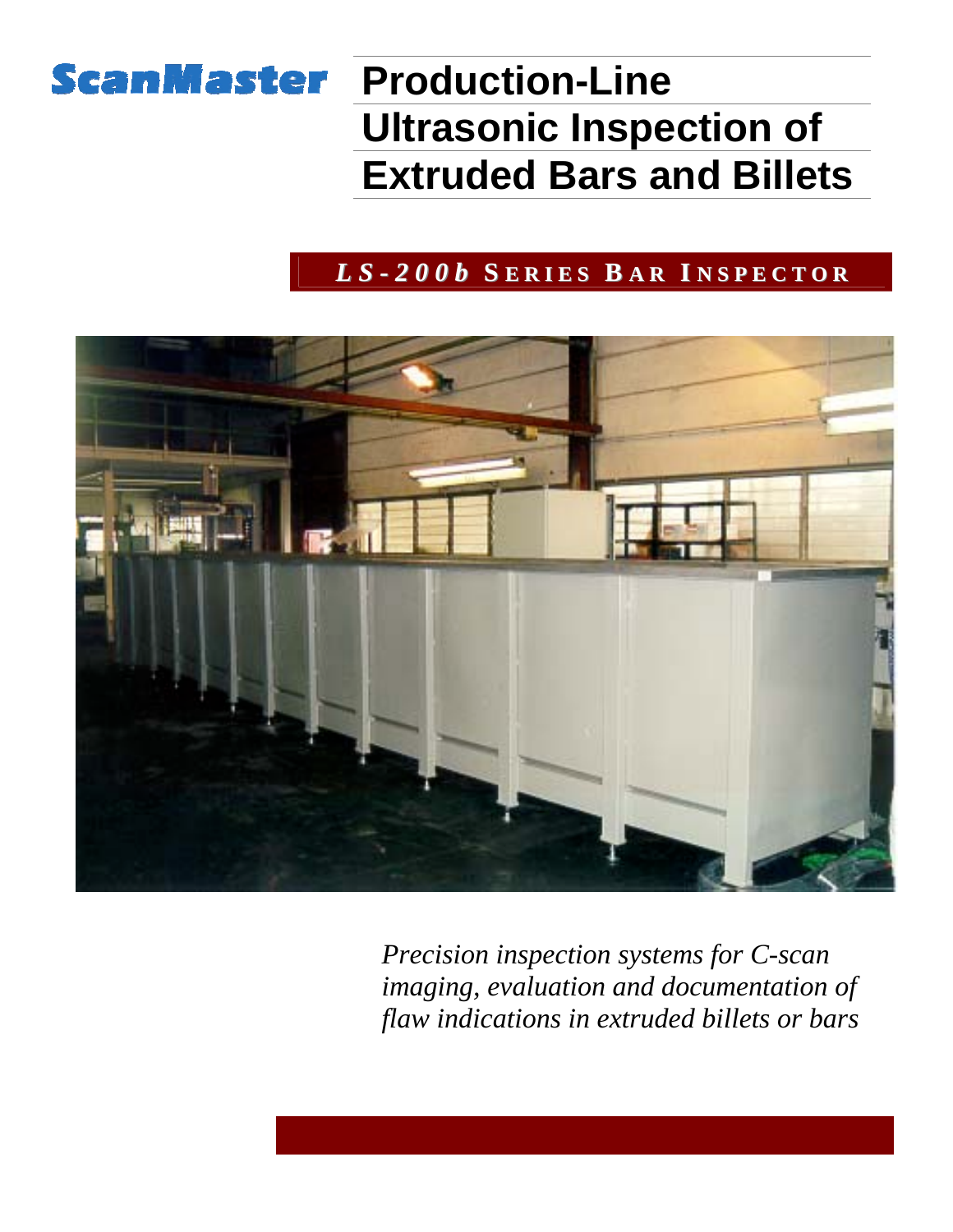# **PRODUCT DESCRIPTION**

| <b>Introducing the LS-200b Series</b> | LS-200b Series machines are intended for precision immersion inspection of extruded bars and<br>billets. A dual-servodrive, non-slip parts rotator (W-axis) accommodates bars and billets with<br>lengths to 9000mm (360in) and diameters to 430mm (17in), offering optimal ultrasonic<br>inspection flexibility in single and multiple channel configurations. |  |  |  |  |  |
|---------------------------------------|-----------------------------------------------------------------------------------------------------------------------------------------------------------------------------------------------------------------------------------------------------------------------------------------------------------------------------------------------------------------|--|--|--|--|--|
| <b>Suitable test parts</b>            | Extruded bar and billets with diameters from 100mm (4") to 430mm (17") and lengths from<br>200mm (8") to 9000mm (30ft).                                                                                                                                                                                                                                         |  |  |  |  |  |
| <b>Inspection technique</b>           | C-scan immersion inspection with water paths to 250mm (10in). Single and multiple zone<br>inspection capabilities. Longitudinal and shear wave inspection.                                                                                                                                                                                                      |  |  |  |  |  |
| <b>Inspection (feed) rates</b>        | Standard surface inspection speeds to 230 (9in/sec), dependent on operator-selected PRF and<br>inspection resolution.                                                                                                                                                                                                                                           |  |  |  |  |  |
| Surface coverage                      | 100% coverage of cylindrical surfaces - using single or multi-transducer manipulator.                                                                                                                                                                                                                                                                           |  |  |  |  |  |
| <b>Flaw detection</b>                 | 0.4mm diameter (No.1) flat-bottomed hole (FBH), from 1.5mm (0.060") to 150mm 6" depth,<br>dependent on material and transducer frequency.                                                                                                                                                                                                                       |  |  |  |  |  |
| <b>Inspection tank</b>                | Beam-supported stainless steel tank with floor levelers and anti-vibration pads. Machined and<br>leveled mounting pads for parts rotators located along the length of the floor of the tank.                                                                                                                                                                    |  |  |  |  |  |
|                                       | Drive rolls<br>Drop-in idler rolls<br>Calibration rolls                                                                                                                                                                                                                                                                                                         |  |  |  |  |  |
| <b>Parts rotator</b>                  | The W-axis parts rotator includes one pair each of drive and idler rolls. Drive rolls are dual<br>servo with zero backlash gear reduction for precise rotary positioning of bars. Axial positioning<br>of idler rolls is 'drop-in' adjustable for optimal positioning of the drive-to-driven rolls distance in<br>the presence of part bowing.                  |  |  |  |  |  |
| <b>Calibration bar rolls</b>          | Optional drive rolls for independent inspection of calibration bars up to 1500mm (48") long.                                                                                                                                                                                                                                                                    |  |  |  |  |  |
| <b>Water conditioning</b>             | Single or dual water recirculation and filtering systems with surface skimmers. Optional water<br>heaters with temperature control to $\pm$ 2deg C ( $\pm$ 4deg F).                                                                                                                                                                                             |  |  |  |  |  |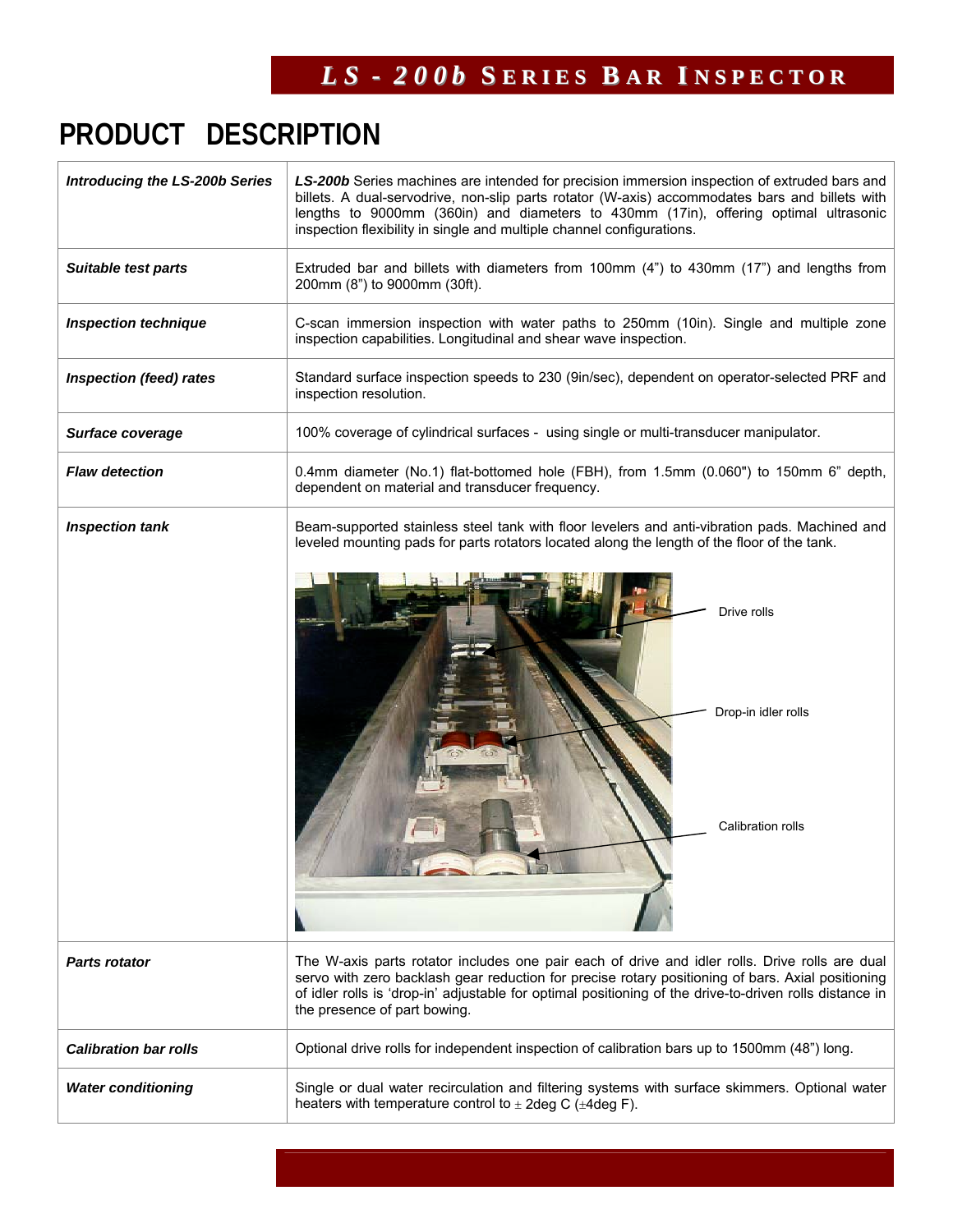## *L S - 2 0 0 b* **S E R I E S B A R I N S P E C T O R**

| <b>Scanning robot</b>           | LS-200-design Z-axis vertical column and Y-axis horizontal boom mounted on a rugged self-<br>supporting steel gantry structure (X-axis). X-axis is independently leveled parallel to the part<br>rolls over the total length of the tank.<br>$+11$                                                                                                                                                                               |  |  |  |  |  |
|---------------------------------|----------------------------------------------------------------------------------------------------------------------------------------------------------------------------------------------------------------------------------------------------------------------------------------------------------------------------------------------------------------------------------------------------------------------------------|--|--|--|--|--|
|                                 |                                                                                                                                                                                                                                                                                                                                                                                                                                  |  |  |  |  |  |
| <b>Transducer manipulators</b>  | Robot supports both RESOLVE Series single-transducer manipulators and special single or-<br>multiple transducer manipulators with mechanical part tracking mechanisms. Combined<br>longitudinal and shear wave inspection or simultaneous multi-zone inspection.                                                                                                                                                                 |  |  |  |  |  |
| <b>Ultrasonic hardware</b>      | Multi-channel upi-100 rack-mount ultrasonic instrument with built-in Pentium CPU. Up to 32<br>channels. Includes one RPP3 programmable square-wave pulser preamplifier for each active<br>channel. Remote installation of the pulser preamplifiers on the scanning robot ensures<br>enhanced ultrasonic signal-to-noise in the most difficult inspection environments. Total<br>equivalent input noise less than 4nv $\sqrt{Hz}$ |  |  |  |  |  |
| <b>Motion control</b>           | <b>SC-4M</b> servo drive hardware, with encoder feedback, RF noise suppression circuitry, and<br>ScanMaster motion control software, for precise, repeatable positioning of all axes. Motion<br>control hardware and system electrical panel installed in air-conditioned environment-proof<br>control cabinet.                                                                                                                  |  |  |  |  |  |
| <b>Operator control console</b> | Single-screen interface for ultrasonics and motion control, with keyboard, mouse or remote<br>control. Precise positioning of part and robot axes using the interactive ScanMaster 'virtual'<br>control panel. Control console in stationary closed cabinet or wheeled table-top configuration.<br>Optional second console expands full system control to two independent locations.                                             |  |  |  |  |  |
| UT set-up and storage           | Unlimited hard-disk storage of ultrasonic set-up files. TEACH-IN interface with ScanMaster<br>scan plan tools for operator-selected single or multi-segment scans.                                                                                                                                                                                                                                                               |  |  |  |  |  |
| <b>Inspection resolution</b>    | Inspection resolution operator-selected from 0.05deg (W-axis), in 0.01deg increments.                                                                                                                                                                                                                                                                                                                                            |  |  |  |  |  |